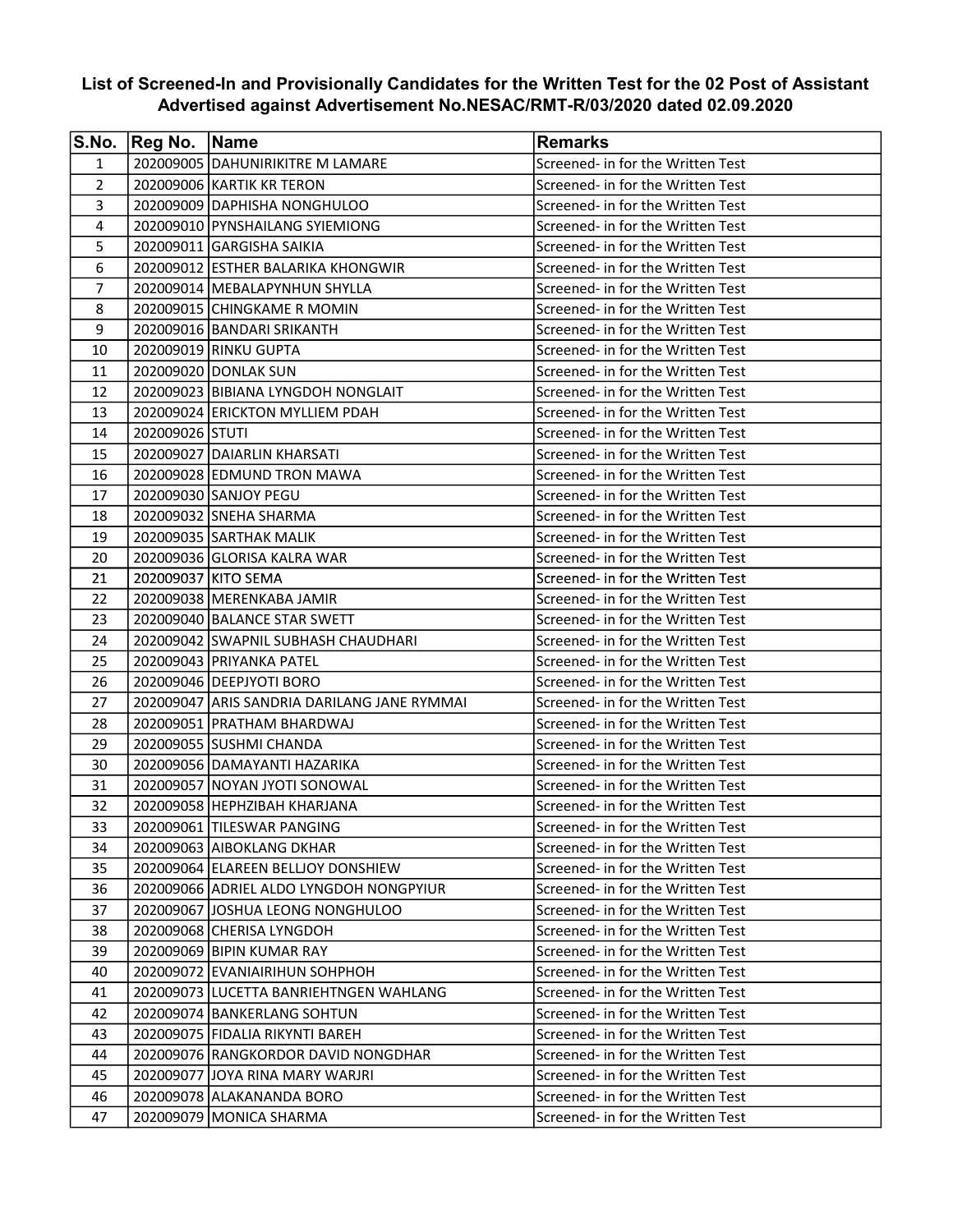| 49<br>202009081 GEORGE BRANSON KATRAI<br>Screened- in for the Written Test<br>202009082 BASHONGKUN MASSAR<br>Screened- in for the Written Test<br>50<br>202009084 LEBITZA WARJRI<br>Screened- in for the Written Test<br>51<br>52<br>202009085  IAKIDAKMEN KHARMALKI<br>Screened- in for the Written Test<br>53<br>Screened- in for the Written Test<br>202009086 LHINGNEILAM LHOUVUM<br>54<br>202009087   MARVELENE GRACE RYMMAI<br>Screened- in for the Written Test<br>202009089 DEVENDRA SINGH<br>55<br>Screened- in for the Written Test<br>56<br>202009091 HEIGENICA LAMARE<br>Screened- in for the Written Test<br>57<br>202009092 ANAN TYRING<br>Screened- in for the Written Test<br>58<br>202009093 RUPALI DUBEY<br>Screened- in for the Written Test<br>59<br>202009094 BENU DAS<br>Screened- in for the Written Test<br>202009095 PFOKRENI KAYIKHO<br>60<br>Screened- in for the Written Test<br>202009096 SUSAN MARIAM RANEE<br>61<br>Screened- in for the Written Test<br>Screened- in for the Written Test<br>62<br>202009098 NAFISHA PAKYNTEIN<br>202009100 BALARY SUCHIANG<br>Screened- in for the Written Test<br>63<br>64<br>202009101 DERHASAD BASUMATARY<br>Screened- in for the Written Test<br>202009103 GREESHMA GIRISH<br>65<br>Screened- in for the Written Test<br>66<br>202009111 RICHBERT PYNDAPLANG DIENGDOH<br>Screened- in for the Written Test<br>67<br>202009112 MOUSUMI WARJRI<br>Screened- in for the Written Test<br>202009113 HAZEL PYNTNGEN DKHAR<br>68<br>Screened- in for the Written Test<br>202009114 G MUANTHANG<br>Screened- in for the Written Test<br>69<br>202009116 PULAK MATABBAR<br>70<br>Screened- in for the Written Test<br>71<br>202009120 KITCHWA DKHAR<br>Screened- in for the Written Test<br>72<br>202009121 WANKITDOR MYLLIEM UMLONG<br>Screened- in for the Written Test<br>73<br>202009123 KOMAL<br>Screened- in for the Written Test<br>74<br>202009125 SANGITA BORUAH<br>Screened- in for the Written Test<br>75<br>202009126 PHAAM LAM<br>Screened- in for the Written Test<br>76<br>202009127 JJ MEIASHANLANG KHYRIEM<br>Screened- in for the Written Test<br>77<br>202009128 CHERIFT ADAN SHYLLA<br>Screened- in for the Written Test<br>202009131 BANKIT BUROM NONGBET<br>Screened- in for the Written Test<br>78<br>79<br>202009132 MESHAK MARBANIANG<br>Screened- in for the Written Test<br>80<br>202009133 SATYAM PRIYAM BORO<br>Screened- in for the Written Test<br>81<br>202009134 GARY P NONGKHLAW<br>Screened- in for the Written Test<br>82<br>202009136 FATIMA SHANDI LAMIN<br>Screened- in for the Written Test<br>83<br>202009138 SIMNA SIRAJ<br>Screened- in for the Written Test<br>84<br>202009139 SUPRIYA SARMAH<br>Screened- in for the Written Test<br>85<br>202009140 NANGWADBORLANG MARNGAR<br>Screened- in for the Written Test<br>202009141 KORDOR LAMUEL PYRBOT<br>Screened- in for the Written Test<br>86<br>202009142 JJUBITA GOGOI<br>Screened- in for the Written Test<br>87<br>202009144 SWARZINA SWARGIARY<br>88<br>Screened- in for the Written Test |
|---------------------------------------------------------------------------------------------------------------------------------------------------------------------------------------------------------------------------------------------------------------------------------------------------------------------------------------------------------------------------------------------------------------------------------------------------------------------------------------------------------------------------------------------------------------------------------------------------------------------------------------------------------------------------------------------------------------------------------------------------------------------------------------------------------------------------------------------------------------------------------------------------------------------------------------------------------------------------------------------------------------------------------------------------------------------------------------------------------------------------------------------------------------------------------------------------------------------------------------------------------------------------------------------------------------------------------------------------------------------------------------------------------------------------------------------------------------------------------------------------------------------------------------------------------------------------------------------------------------------------------------------------------------------------------------------------------------------------------------------------------------------------------------------------------------------------------------------------------------------------------------------------------------------------------------------------------------------------------------------------------------------------------------------------------------------------------------------------------------------------------------------------------------------------------------------------------------------------------------------------------------------------------------------------------------------------------------------------------------------------------------------------------------------------------------------------------------------------------------------------------------------------------------------------------------------------------------------------------------------------------------------------------------------------------------------------------------------------------------------------------------------------------------------------------------------------------------------------------------------------------------------------------------------------------------------------------------------------------------------------------------------------------------------------------|
|                                                                                                                                                                                                                                                                                                                                                                                                                                                                                                                                                                                                                                                                                                                                                                                                                                                                                                                                                                                                                                                                                                                                                                                                                                                                                                                                                                                                                                                                                                                                                                                                                                                                                                                                                                                                                                                                                                                                                                                                                                                                                                                                                                                                                                                                                                                                                                                                                                                                                                                                                                                                                                                                                                                                                                                                                                                                                                                                                                                                                                                         |
|                                                                                                                                                                                                                                                                                                                                                                                                                                                                                                                                                                                                                                                                                                                                                                                                                                                                                                                                                                                                                                                                                                                                                                                                                                                                                                                                                                                                                                                                                                                                                                                                                                                                                                                                                                                                                                                                                                                                                                                                                                                                                                                                                                                                                                                                                                                                                                                                                                                                                                                                                                                                                                                                                                                                                                                                                                                                                                                                                                                                                                                         |
|                                                                                                                                                                                                                                                                                                                                                                                                                                                                                                                                                                                                                                                                                                                                                                                                                                                                                                                                                                                                                                                                                                                                                                                                                                                                                                                                                                                                                                                                                                                                                                                                                                                                                                                                                                                                                                                                                                                                                                                                                                                                                                                                                                                                                                                                                                                                                                                                                                                                                                                                                                                                                                                                                                                                                                                                                                                                                                                                                                                                                                                         |
|                                                                                                                                                                                                                                                                                                                                                                                                                                                                                                                                                                                                                                                                                                                                                                                                                                                                                                                                                                                                                                                                                                                                                                                                                                                                                                                                                                                                                                                                                                                                                                                                                                                                                                                                                                                                                                                                                                                                                                                                                                                                                                                                                                                                                                                                                                                                                                                                                                                                                                                                                                                                                                                                                                                                                                                                                                                                                                                                                                                                                                                         |
|                                                                                                                                                                                                                                                                                                                                                                                                                                                                                                                                                                                                                                                                                                                                                                                                                                                                                                                                                                                                                                                                                                                                                                                                                                                                                                                                                                                                                                                                                                                                                                                                                                                                                                                                                                                                                                                                                                                                                                                                                                                                                                                                                                                                                                                                                                                                                                                                                                                                                                                                                                                                                                                                                                                                                                                                                                                                                                                                                                                                                                                         |
|                                                                                                                                                                                                                                                                                                                                                                                                                                                                                                                                                                                                                                                                                                                                                                                                                                                                                                                                                                                                                                                                                                                                                                                                                                                                                                                                                                                                                                                                                                                                                                                                                                                                                                                                                                                                                                                                                                                                                                                                                                                                                                                                                                                                                                                                                                                                                                                                                                                                                                                                                                                                                                                                                                                                                                                                                                                                                                                                                                                                                                                         |
|                                                                                                                                                                                                                                                                                                                                                                                                                                                                                                                                                                                                                                                                                                                                                                                                                                                                                                                                                                                                                                                                                                                                                                                                                                                                                                                                                                                                                                                                                                                                                                                                                                                                                                                                                                                                                                                                                                                                                                                                                                                                                                                                                                                                                                                                                                                                                                                                                                                                                                                                                                                                                                                                                                                                                                                                                                                                                                                                                                                                                                                         |
|                                                                                                                                                                                                                                                                                                                                                                                                                                                                                                                                                                                                                                                                                                                                                                                                                                                                                                                                                                                                                                                                                                                                                                                                                                                                                                                                                                                                                                                                                                                                                                                                                                                                                                                                                                                                                                                                                                                                                                                                                                                                                                                                                                                                                                                                                                                                                                                                                                                                                                                                                                                                                                                                                                                                                                                                                                                                                                                                                                                                                                                         |
|                                                                                                                                                                                                                                                                                                                                                                                                                                                                                                                                                                                                                                                                                                                                                                                                                                                                                                                                                                                                                                                                                                                                                                                                                                                                                                                                                                                                                                                                                                                                                                                                                                                                                                                                                                                                                                                                                                                                                                                                                                                                                                                                                                                                                                                                                                                                                                                                                                                                                                                                                                                                                                                                                                                                                                                                                                                                                                                                                                                                                                                         |
|                                                                                                                                                                                                                                                                                                                                                                                                                                                                                                                                                                                                                                                                                                                                                                                                                                                                                                                                                                                                                                                                                                                                                                                                                                                                                                                                                                                                                                                                                                                                                                                                                                                                                                                                                                                                                                                                                                                                                                                                                                                                                                                                                                                                                                                                                                                                                                                                                                                                                                                                                                                                                                                                                                                                                                                                                                                                                                                                                                                                                                                         |
|                                                                                                                                                                                                                                                                                                                                                                                                                                                                                                                                                                                                                                                                                                                                                                                                                                                                                                                                                                                                                                                                                                                                                                                                                                                                                                                                                                                                                                                                                                                                                                                                                                                                                                                                                                                                                                                                                                                                                                                                                                                                                                                                                                                                                                                                                                                                                                                                                                                                                                                                                                                                                                                                                                                                                                                                                                                                                                                                                                                                                                                         |
|                                                                                                                                                                                                                                                                                                                                                                                                                                                                                                                                                                                                                                                                                                                                                                                                                                                                                                                                                                                                                                                                                                                                                                                                                                                                                                                                                                                                                                                                                                                                                                                                                                                                                                                                                                                                                                                                                                                                                                                                                                                                                                                                                                                                                                                                                                                                                                                                                                                                                                                                                                                                                                                                                                                                                                                                                                                                                                                                                                                                                                                         |
|                                                                                                                                                                                                                                                                                                                                                                                                                                                                                                                                                                                                                                                                                                                                                                                                                                                                                                                                                                                                                                                                                                                                                                                                                                                                                                                                                                                                                                                                                                                                                                                                                                                                                                                                                                                                                                                                                                                                                                                                                                                                                                                                                                                                                                                                                                                                                                                                                                                                                                                                                                                                                                                                                                                                                                                                                                                                                                                                                                                                                                                         |
|                                                                                                                                                                                                                                                                                                                                                                                                                                                                                                                                                                                                                                                                                                                                                                                                                                                                                                                                                                                                                                                                                                                                                                                                                                                                                                                                                                                                                                                                                                                                                                                                                                                                                                                                                                                                                                                                                                                                                                                                                                                                                                                                                                                                                                                                                                                                                                                                                                                                                                                                                                                                                                                                                                                                                                                                                                                                                                                                                                                                                                                         |
|                                                                                                                                                                                                                                                                                                                                                                                                                                                                                                                                                                                                                                                                                                                                                                                                                                                                                                                                                                                                                                                                                                                                                                                                                                                                                                                                                                                                                                                                                                                                                                                                                                                                                                                                                                                                                                                                                                                                                                                                                                                                                                                                                                                                                                                                                                                                                                                                                                                                                                                                                                                                                                                                                                                                                                                                                                                                                                                                                                                                                                                         |
|                                                                                                                                                                                                                                                                                                                                                                                                                                                                                                                                                                                                                                                                                                                                                                                                                                                                                                                                                                                                                                                                                                                                                                                                                                                                                                                                                                                                                                                                                                                                                                                                                                                                                                                                                                                                                                                                                                                                                                                                                                                                                                                                                                                                                                                                                                                                                                                                                                                                                                                                                                                                                                                                                                                                                                                                                                                                                                                                                                                                                                                         |
|                                                                                                                                                                                                                                                                                                                                                                                                                                                                                                                                                                                                                                                                                                                                                                                                                                                                                                                                                                                                                                                                                                                                                                                                                                                                                                                                                                                                                                                                                                                                                                                                                                                                                                                                                                                                                                                                                                                                                                                                                                                                                                                                                                                                                                                                                                                                                                                                                                                                                                                                                                                                                                                                                                                                                                                                                                                                                                                                                                                                                                                         |
|                                                                                                                                                                                                                                                                                                                                                                                                                                                                                                                                                                                                                                                                                                                                                                                                                                                                                                                                                                                                                                                                                                                                                                                                                                                                                                                                                                                                                                                                                                                                                                                                                                                                                                                                                                                                                                                                                                                                                                                                                                                                                                                                                                                                                                                                                                                                                                                                                                                                                                                                                                                                                                                                                                                                                                                                                                                                                                                                                                                                                                                         |
|                                                                                                                                                                                                                                                                                                                                                                                                                                                                                                                                                                                                                                                                                                                                                                                                                                                                                                                                                                                                                                                                                                                                                                                                                                                                                                                                                                                                                                                                                                                                                                                                                                                                                                                                                                                                                                                                                                                                                                                                                                                                                                                                                                                                                                                                                                                                                                                                                                                                                                                                                                                                                                                                                                                                                                                                                                                                                                                                                                                                                                                         |
|                                                                                                                                                                                                                                                                                                                                                                                                                                                                                                                                                                                                                                                                                                                                                                                                                                                                                                                                                                                                                                                                                                                                                                                                                                                                                                                                                                                                                                                                                                                                                                                                                                                                                                                                                                                                                                                                                                                                                                                                                                                                                                                                                                                                                                                                                                                                                                                                                                                                                                                                                                                                                                                                                                                                                                                                                                                                                                                                                                                                                                                         |
|                                                                                                                                                                                                                                                                                                                                                                                                                                                                                                                                                                                                                                                                                                                                                                                                                                                                                                                                                                                                                                                                                                                                                                                                                                                                                                                                                                                                                                                                                                                                                                                                                                                                                                                                                                                                                                                                                                                                                                                                                                                                                                                                                                                                                                                                                                                                                                                                                                                                                                                                                                                                                                                                                                                                                                                                                                                                                                                                                                                                                                                         |
|                                                                                                                                                                                                                                                                                                                                                                                                                                                                                                                                                                                                                                                                                                                                                                                                                                                                                                                                                                                                                                                                                                                                                                                                                                                                                                                                                                                                                                                                                                                                                                                                                                                                                                                                                                                                                                                                                                                                                                                                                                                                                                                                                                                                                                                                                                                                                                                                                                                                                                                                                                                                                                                                                                                                                                                                                                                                                                                                                                                                                                                         |
|                                                                                                                                                                                                                                                                                                                                                                                                                                                                                                                                                                                                                                                                                                                                                                                                                                                                                                                                                                                                                                                                                                                                                                                                                                                                                                                                                                                                                                                                                                                                                                                                                                                                                                                                                                                                                                                                                                                                                                                                                                                                                                                                                                                                                                                                                                                                                                                                                                                                                                                                                                                                                                                                                                                                                                                                                                                                                                                                                                                                                                                         |
|                                                                                                                                                                                                                                                                                                                                                                                                                                                                                                                                                                                                                                                                                                                                                                                                                                                                                                                                                                                                                                                                                                                                                                                                                                                                                                                                                                                                                                                                                                                                                                                                                                                                                                                                                                                                                                                                                                                                                                                                                                                                                                                                                                                                                                                                                                                                                                                                                                                                                                                                                                                                                                                                                                                                                                                                                                                                                                                                                                                                                                                         |
|                                                                                                                                                                                                                                                                                                                                                                                                                                                                                                                                                                                                                                                                                                                                                                                                                                                                                                                                                                                                                                                                                                                                                                                                                                                                                                                                                                                                                                                                                                                                                                                                                                                                                                                                                                                                                                                                                                                                                                                                                                                                                                                                                                                                                                                                                                                                                                                                                                                                                                                                                                                                                                                                                                                                                                                                                                                                                                                                                                                                                                                         |
|                                                                                                                                                                                                                                                                                                                                                                                                                                                                                                                                                                                                                                                                                                                                                                                                                                                                                                                                                                                                                                                                                                                                                                                                                                                                                                                                                                                                                                                                                                                                                                                                                                                                                                                                                                                                                                                                                                                                                                                                                                                                                                                                                                                                                                                                                                                                                                                                                                                                                                                                                                                                                                                                                                                                                                                                                                                                                                                                                                                                                                                         |
|                                                                                                                                                                                                                                                                                                                                                                                                                                                                                                                                                                                                                                                                                                                                                                                                                                                                                                                                                                                                                                                                                                                                                                                                                                                                                                                                                                                                                                                                                                                                                                                                                                                                                                                                                                                                                                                                                                                                                                                                                                                                                                                                                                                                                                                                                                                                                                                                                                                                                                                                                                                                                                                                                                                                                                                                                                                                                                                                                                                                                                                         |
|                                                                                                                                                                                                                                                                                                                                                                                                                                                                                                                                                                                                                                                                                                                                                                                                                                                                                                                                                                                                                                                                                                                                                                                                                                                                                                                                                                                                                                                                                                                                                                                                                                                                                                                                                                                                                                                                                                                                                                                                                                                                                                                                                                                                                                                                                                                                                                                                                                                                                                                                                                                                                                                                                                                                                                                                                                                                                                                                                                                                                                                         |
|                                                                                                                                                                                                                                                                                                                                                                                                                                                                                                                                                                                                                                                                                                                                                                                                                                                                                                                                                                                                                                                                                                                                                                                                                                                                                                                                                                                                                                                                                                                                                                                                                                                                                                                                                                                                                                                                                                                                                                                                                                                                                                                                                                                                                                                                                                                                                                                                                                                                                                                                                                                                                                                                                                                                                                                                                                                                                                                                                                                                                                                         |
|                                                                                                                                                                                                                                                                                                                                                                                                                                                                                                                                                                                                                                                                                                                                                                                                                                                                                                                                                                                                                                                                                                                                                                                                                                                                                                                                                                                                                                                                                                                                                                                                                                                                                                                                                                                                                                                                                                                                                                                                                                                                                                                                                                                                                                                                                                                                                                                                                                                                                                                                                                                                                                                                                                                                                                                                                                                                                                                                                                                                                                                         |
|                                                                                                                                                                                                                                                                                                                                                                                                                                                                                                                                                                                                                                                                                                                                                                                                                                                                                                                                                                                                                                                                                                                                                                                                                                                                                                                                                                                                                                                                                                                                                                                                                                                                                                                                                                                                                                                                                                                                                                                                                                                                                                                                                                                                                                                                                                                                                                                                                                                                                                                                                                                                                                                                                                                                                                                                                                                                                                                                                                                                                                                         |
|                                                                                                                                                                                                                                                                                                                                                                                                                                                                                                                                                                                                                                                                                                                                                                                                                                                                                                                                                                                                                                                                                                                                                                                                                                                                                                                                                                                                                                                                                                                                                                                                                                                                                                                                                                                                                                                                                                                                                                                                                                                                                                                                                                                                                                                                                                                                                                                                                                                                                                                                                                                                                                                                                                                                                                                                                                                                                                                                                                                                                                                         |
|                                                                                                                                                                                                                                                                                                                                                                                                                                                                                                                                                                                                                                                                                                                                                                                                                                                                                                                                                                                                                                                                                                                                                                                                                                                                                                                                                                                                                                                                                                                                                                                                                                                                                                                                                                                                                                                                                                                                                                                                                                                                                                                                                                                                                                                                                                                                                                                                                                                                                                                                                                                                                                                                                                                                                                                                                                                                                                                                                                                                                                                         |
|                                                                                                                                                                                                                                                                                                                                                                                                                                                                                                                                                                                                                                                                                                                                                                                                                                                                                                                                                                                                                                                                                                                                                                                                                                                                                                                                                                                                                                                                                                                                                                                                                                                                                                                                                                                                                                                                                                                                                                                                                                                                                                                                                                                                                                                                                                                                                                                                                                                                                                                                                                                                                                                                                                                                                                                                                                                                                                                                                                                                                                                         |
|                                                                                                                                                                                                                                                                                                                                                                                                                                                                                                                                                                                                                                                                                                                                                                                                                                                                                                                                                                                                                                                                                                                                                                                                                                                                                                                                                                                                                                                                                                                                                                                                                                                                                                                                                                                                                                                                                                                                                                                                                                                                                                                                                                                                                                                                                                                                                                                                                                                                                                                                                                                                                                                                                                                                                                                                                                                                                                                                                                                                                                                         |
|                                                                                                                                                                                                                                                                                                                                                                                                                                                                                                                                                                                                                                                                                                                                                                                                                                                                                                                                                                                                                                                                                                                                                                                                                                                                                                                                                                                                                                                                                                                                                                                                                                                                                                                                                                                                                                                                                                                                                                                                                                                                                                                                                                                                                                                                                                                                                                                                                                                                                                                                                                                                                                                                                                                                                                                                                                                                                                                                                                                                                                                         |
|                                                                                                                                                                                                                                                                                                                                                                                                                                                                                                                                                                                                                                                                                                                                                                                                                                                                                                                                                                                                                                                                                                                                                                                                                                                                                                                                                                                                                                                                                                                                                                                                                                                                                                                                                                                                                                                                                                                                                                                                                                                                                                                                                                                                                                                                                                                                                                                                                                                                                                                                                                                                                                                                                                                                                                                                                                                                                                                                                                                                                                                         |
|                                                                                                                                                                                                                                                                                                                                                                                                                                                                                                                                                                                                                                                                                                                                                                                                                                                                                                                                                                                                                                                                                                                                                                                                                                                                                                                                                                                                                                                                                                                                                                                                                                                                                                                                                                                                                                                                                                                                                                                                                                                                                                                                                                                                                                                                                                                                                                                                                                                                                                                                                                                                                                                                                                                                                                                                                                                                                                                                                                                                                                                         |
|                                                                                                                                                                                                                                                                                                                                                                                                                                                                                                                                                                                                                                                                                                                                                                                                                                                                                                                                                                                                                                                                                                                                                                                                                                                                                                                                                                                                                                                                                                                                                                                                                                                                                                                                                                                                                                                                                                                                                                                                                                                                                                                                                                                                                                                                                                                                                                                                                                                                                                                                                                                                                                                                                                                                                                                                                                                                                                                                                                                                                                                         |
|                                                                                                                                                                                                                                                                                                                                                                                                                                                                                                                                                                                                                                                                                                                                                                                                                                                                                                                                                                                                                                                                                                                                                                                                                                                                                                                                                                                                                                                                                                                                                                                                                                                                                                                                                                                                                                                                                                                                                                                                                                                                                                                                                                                                                                                                                                                                                                                                                                                                                                                                                                                                                                                                                                                                                                                                                                                                                                                                                                                                                                                         |
| 89<br>202009146 SYNRANLANG SURONG<br>Screened- in for the Written Test                                                                                                                                                                                                                                                                                                                                                                                                                                                                                                                                                                                                                                                                                                                                                                                                                                                                                                                                                                                                                                                                                                                                                                                                                                                                                                                                                                                                                                                                                                                                                                                                                                                                                                                                                                                                                                                                                                                                                                                                                                                                                                                                                                                                                                                                                                                                                                                                                                                                                                                                                                                                                                                                                                                                                                                                                                                                                                                                                                                  |
| 202009148 SHUBHAM<br>90<br>Screened- in for the Written Test                                                                                                                                                                                                                                                                                                                                                                                                                                                                                                                                                                                                                                                                                                                                                                                                                                                                                                                                                                                                                                                                                                                                                                                                                                                                                                                                                                                                                                                                                                                                                                                                                                                                                                                                                                                                                                                                                                                                                                                                                                                                                                                                                                                                                                                                                                                                                                                                                                                                                                                                                                                                                                                                                                                                                                                                                                                                                                                                                                                            |
| 91<br>202009149 KHRAWBOK DKHAR<br>Screened- in for the Written Test                                                                                                                                                                                                                                                                                                                                                                                                                                                                                                                                                                                                                                                                                                                                                                                                                                                                                                                                                                                                                                                                                                                                                                                                                                                                                                                                                                                                                                                                                                                                                                                                                                                                                                                                                                                                                                                                                                                                                                                                                                                                                                                                                                                                                                                                                                                                                                                                                                                                                                                                                                                                                                                                                                                                                                                                                                                                                                                                                                                     |
| 92<br>202009150 MURALIDHARA N<br>Screened- in for the Written Test                                                                                                                                                                                                                                                                                                                                                                                                                                                                                                                                                                                                                                                                                                                                                                                                                                                                                                                                                                                                                                                                                                                                                                                                                                                                                                                                                                                                                                                                                                                                                                                                                                                                                                                                                                                                                                                                                                                                                                                                                                                                                                                                                                                                                                                                                                                                                                                                                                                                                                                                                                                                                                                                                                                                                                                                                                                                                                                                                                                      |
| 93<br>202009151 SHEAKHA BELRICH TONGPER WAR NONGBRI<br>Screened- in for the Written Test                                                                                                                                                                                                                                                                                                                                                                                                                                                                                                                                                                                                                                                                                                                                                                                                                                                                                                                                                                                                                                                                                                                                                                                                                                                                                                                                                                                                                                                                                                                                                                                                                                                                                                                                                                                                                                                                                                                                                                                                                                                                                                                                                                                                                                                                                                                                                                                                                                                                                                                                                                                                                                                                                                                                                                                                                                                                                                                                                                |
| 94<br>202009156 MARBIANGLANG KHARPRAN<br>Screened- in for the Written Test                                                                                                                                                                                                                                                                                                                                                                                                                                                                                                                                                                                                                                                                                                                                                                                                                                                                                                                                                                                                                                                                                                                                                                                                                                                                                                                                                                                                                                                                                                                                                                                                                                                                                                                                                                                                                                                                                                                                                                                                                                                                                                                                                                                                                                                                                                                                                                                                                                                                                                                                                                                                                                                                                                                                                                                                                                                                                                                                                                              |
| 95<br>202009157 DINARIS MAWLIEH<br>Screened- in for the Written Test                                                                                                                                                                                                                                                                                                                                                                                                                                                                                                                                                                                                                                                                                                                                                                                                                                                                                                                                                                                                                                                                                                                                                                                                                                                                                                                                                                                                                                                                                                                                                                                                                                                                                                                                                                                                                                                                                                                                                                                                                                                                                                                                                                                                                                                                                                                                                                                                                                                                                                                                                                                                                                                                                                                                                                                                                                                                                                                                                                                    |
| 96<br>202009158 WELLSTANDFREE K BANI<br>Screened- in for the Written Test                                                                                                                                                                                                                                                                                                                                                                                                                                                                                                                                                                                                                                                                                                                                                                                                                                                                                                                                                                                                                                                                                                                                                                                                                                                                                                                                                                                                                                                                                                                                                                                                                                                                                                                                                                                                                                                                                                                                                                                                                                                                                                                                                                                                                                                                                                                                                                                                                                                                                                                                                                                                                                                                                                                                                                                                                                                                                                                                                                               |
| 97<br>202009159   BARSIL JYRWA<br>Screened- in for the Written Test                                                                                                                                                                                                                                                                                                                                                                                                                                                                                                                                                                                                                                                                                                                                                                                                                                                                                                                                                                                                                                                                                                                                                                                                                                                                                                                                                                                                                                                                                                                                                                                                                                                                                                                                                                                                                                                                                                                                                                                                                                                                                                                                                                                                                                                                                                                                                                                                                                                                                                                                                                                                                                                                                                                                                                                                                                                                                                                                                                                     |
| 98<br>202009162 EMERIN NONGSIEJ<br>Screened- in for the Written Test                                                                                                                                                                                                                                                                                                                                                                                                                                                                                                                                                                                                                                                                                                                                                                                                                                                                                                                                                                                                                                                                                                                                                                                                                                                                                                                                                                                                                                                                                                                                                                                                                                                                                                                                                                                                                                                                                                                                                                                                                                                                                                                                                                                                                                                                                                                                                                                                                                                                                                                                                                                                                                                                                                                                                                                                                                                                                                                                                                                    |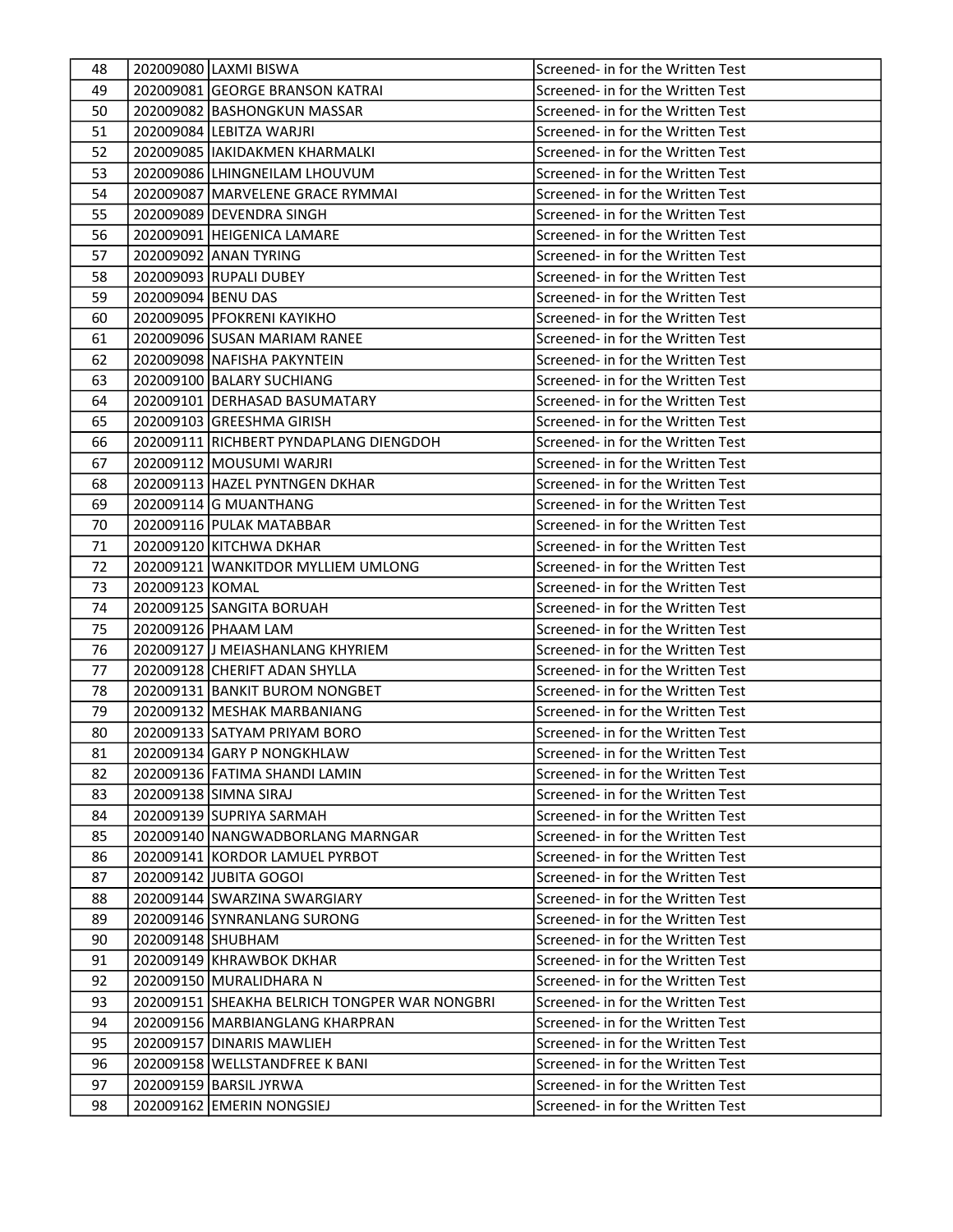| 99  |                    | 202009164 BAPYNSHNGAIN MYRTHONG      | Screened- in for the Written Test |
|-----|--------------------|--------------------------------------|-----------------------------------|
| 100 |                    | 202009165 BASHAN KUPAR RYMBAI        | Screened- in for the Written Test |
| 101 |                    | 202009166 MANISH BISWAS              | Screened- in for the Written Test |
| 102 |                    | 202009169 SARANG SHIVAY PRAJAPATI    | Screened- in for the Written Test |
| 103 |                    | 202009170 BANTEILANG S MANNAR        | Screened- in for the Written Test |
| 104 |                    | 202009171 SUHANGEE DAWO              | Screened- in for the Written Test |
| 105 |                    | 202009172 PARASHMONI RAJGURU         | Screened- in for the Written Test |
| 106 |                    | 202009173 TEILANG KYRSIAN            | Screened- in for the Written Test |
| 107 |                    | 202009175 CLAIREEN CYNTHIA FANCON    | Screened- in for the Written Test |
| 108 |                    | 202009177 KAILASH PADHAN             | Screened- in for the Written Test |
| 109 |                    | 202009178   DEEPTI JHA               | Screened- in for the Written Test |
| 110 |                    | 202009179 HEENALI ARORA              | Screened- in for the Written Test |
| 111 |                    | 202009181 WANSTEP KSHIAR             | Screened- in for the Written Test |
| 112 |                    | 202009182 LARIPYNKMEN KSHIAR         | Screened- in for the Written Test |
| 113 |                    | 202009186 KARTIK YADAV               | Screened- in for the Written Test |
| 114 |                    | 202009187 BALAMPHRANG MYLLIEMNGAP    | Screened- in for the Written Test |
| 115 |                    | 202009188 JEMYLEEN GRETA DIENGDOH    | Screened- in for the Written Test |
| 116 |                    | 202009189 BERNADETH SYIEM            | Screened- in for the Written Test |
| 117 |                    | 202009191 RITIBHA MYLLIEM SABANG     | Screened- in for the Written Test |
| 118 |                    | 202009192 AMBIANGMIKI S LANGSHIANG   | Screened- in for the Written Test |
| 119 |                    | 202009193 LAVINIA EDNA WAHLANG       | Screened- in for the Written Test |
| 120 |                    | 202009195 PYNSHAIBOR PHAWA           | Screened- in for the Written Test |
| 121 |                    | 202009196 ADORBHA LYNGKHOI           | Screened- in for the Written Test |
| 122 |                    | 202009197 RUPAM BASUMATARY           | Screened- in for the Written Test |
| 123 |                    | 202009198 DONBOKLANG THONGNY         | Screened- in for the Written Test |
| 124 |                    | 202009199 AKUMTOSHI AIER             | Screened- in for the Written Test |
| 125 |                    | 202009200 SHANBOR LYNGDOH            | Screened- in for the Written Test |
| 126 |                    | 202009201 SAMBOR LYNGDOH             | Screened- in for the Written Test |
| 127 |                    | 202009204 SHUBHADA DASH              | Screened- in for the Written Test |
| 128 |                    | 202009210 SANGITA BASUMATARY         | Screened- in for the Written Test |
| 129 |                    | 202009215 ASHTAMI P S                | Screened- in for the Written Test |
| 130 |                    | 202009216 AKSHITA AGGARWAL           | Screened- in for the Written Test |
| 131 |                    | 202009218 EMIDAKA BAREH              | Screened- in for the Written Test |
| 132 |                    | 202009219 RASHMIRANJAN SAHOO         | Screened- in for the Written Test |
| 133 |                    | 202009220 SHUBHANSHU SHASTRI         | Screened- in for the Written Test |
| 134 |                    | 202009223 FRANKY LAMARE              | Screened- in for the Written Test |
| 135 | 202009224 AJIT RAM |                                      | Screened- in for the Written Test |
| 136 |                    | 202009226 LADAPBORLANG MAWRIE        | Screened- in for the Written Test |
| 137 |                    | 202009227 SYRPAILIN KHRIAM           | Screened- in for the Written Test |
| 138 |                    | 202009229 ABHIJEET PRAKASHNAND SINGH | Screened- in for the Written Test |
| 139 | 202009233 TARUNA   |                                      | Screened- in for the Written Test |
| 140 |                    | 202009234 RAJESH DASGUPTA            | Screened- in for the Written Test |
| 141 |                    | 202009235 BANPHIRALANG NONGRUM       | Screened- in for the Written Test |
| 142 |                    | 202009236 EVAMAGRICIA SNAITANG       | Screened- in for the Written Test |
| 143 |                    | 202009238 DIPSIKHA GOHAIN            | Screened- in for the Written Test |
| 144 |                    | 202009239   MERUGU PRASHANTH         | Screened- in for the Written Test |
| 145 |                    | 202009240 JJOBINEL SYIEMIONG         | Screened- in for the Written Test |
| 146 |                    | 202009245 BRIJESH SUNDI              | Screened- in for the Written Test |
| 147 |                    | 202009246 AKANSHA TRIPATHI           | Screened- in for the Written Test |
| 148 |                    | 202009248 BIKASH SHARMA              | Screened- in for the Written Test |
| 149 |                    | 202009249   IAIPHYRNAI KONJIR        | Screened- in for the Written Test |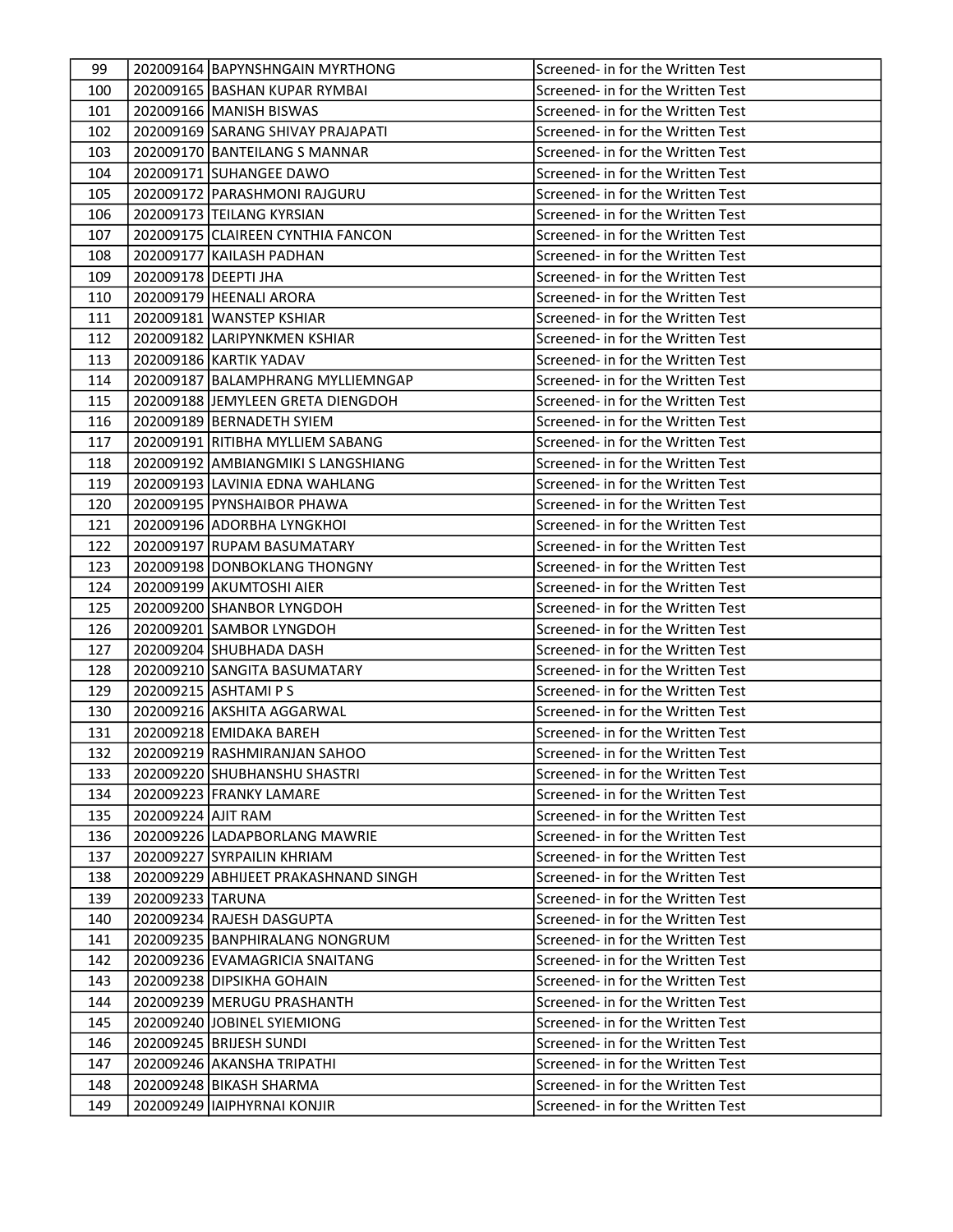| 150 |                     | 202009252 RITU RAJ SAIKIA               | Screened- in for the Written Test |
|-----|---------------------|-----------------------------------------|-----------------------------------|
| 151 |                     | 202009255 RAMAVATH KISHAN BABU          | Screened- in for the Written Test |
| 152 |                     | 202009256 SUTAPA DEB                    | Screened- in for the Written Test |
| 153 |                     | 202009257 SAURAV BORAH                  | Screened- in for the Written Test |
| 154 |                     | 202009258 KALPANA DEVI                  | Screened- in for the Written Test |
| 155 |                     | 202009261 C PHIBASAKA RANI              | Screened- in for the Written Test |
| 156 |                     | 202009263 RANGAVAJJULA KAMALA SRIANJANI | Screened- in for the Written Test |
| 157 |                     | 202009264 PRECIOUS STONE KHARKONGOR     | Screened- in for the Written Test |
| 158 |                     | 202009265 SANDAMANKI PASSAH             | Screened- in for the Written Test |
| 159 |                     | 202009266 JENIFA TANG                   | Screened- in for the Written Test |
| 160 |                     | 202009268 UNNAYAN KUMAR                 | Screened- in for the Written Test |
| 161 |                     | 202009269 BONANI GOGOI                  | Screened- in for the Written Test |
| 162 |                     | 202009270 SWATI JAGANNATH THAKUR        | Screened- in for the Written Test |
| 163 |                     | 202009271 NEENA RAJENDRAN               | Screened- in for the Written Test |
| 164 |                     | 202009272 NAYANA RAJENDRAN              | Screened- in for the Written Test |
| 165 |                     | 202009273 DANIEL CHONGTHU               | Screened- in for the Written Test |
| 166 |                     | 202009274 BANROILANG KHARPAN            | Screened- in for the Written Test |
| 167 |                     | 202009275 SOUMYADIP PRADHAN             | Screened- in for the Written Test |
| 168 |                     | 202009278 AMALA C MATHEW                | Screened- in for the Written Test |
| 169 |                     | 202009280 BONI LEELA SOUJANYA           | Screened- in for the Written Test |
| 170 |                     | 202009282 VISHAL YASHASHVI              | Screened- in for the Written Test |
| 171 |                     | 202009283 AMAN VERMA                    | Screened- in for the Written Test |
| 172 |                     | 202009284 PRIYANKA KUMARI               | Screened- in for the Written Test |
| 173 |                     | 202009285 CAMELIA DAPLIN LYNGDOH        | Screened- in for the Written Test |
| 174 |                     | 202009286 TANOJIT PAUL                  | Screened- in for the Written Test |
| 175 |                     | 202009289 MARLINA DAS                   | Screened- in for the Written Test |
| 176 |                     | 202009290 CHANGSOMBA CHANG              | Screened- in for the Written Test |
| 177 |                     | 202009291 RIPON NOMOSUDRA               | Screened- in for the Written Test |
| 178 |                     | 202009294 IBAIAIPHIRA L MYRDON          | Screened- in for the Written Test |
| 179 | 202009296 VIJAYA    |                                         | Screened- in for the Written Test |
| 180 | 202009297 KALIRAJ M |                                         | Screened- in for the Written Test |
| 181 |                     | 202009298   IBASIEWDOR KURKALANG        | Screened- in for the Written Test |
| 182 |                     | 202009299 MAPHIDAMANBHA MARBANIANG      | Screened- in for the Written Test |
| 183 |                     | 202009302 ANSHU SONI                    | Screened- in for the Written Test |
| 184 |                     | 202009304 SANTOSH SHARMA                | Screened- in for the Written Test |
| 185 |                     | 202009306 CHINMOY MUNDA                 | Screened- in for the Written Test |
| 186 |                     | 202009307   MRADALINI GUPTA             | Screened- in for the Written Test |
| 187 |                     | 202009310 KULAR BASKHEM CHYNE           | Screened- in for the Written Test |
| 188 |                     | 202009312 KAVIRAJ MEENA                 | Screened- in for the Written Test |
| 189 |                     | 202009314 ANGIE KHAR NONGKHENG          | Screened- in for the Written Test |
| 190 |                     | 202009315 BANRAPLANG KHARSHANDI         | Screened- in for the Written Test |
| 191 |                     | 202009319 BIBICAIOANA SUCHIANG          | Screened- in for the Written Test |
| 192 |                     | 202009322 LARRYSTAR LYNGDOH             | Screened- in for the Written Test |
| 193 |                     | 202009324 PRIYALAKSHMI DEVI DAS         | Screened- in for the Written Test |
| 194 |                     | 202009325 PERSARA RYNJAH                | Screened- in for the Written Test |
| 195 |                     | 202009327 KUSHAL LALIM                  | Screened- in for the Written Test |
| 196 |                     | 202009329 WANSUK SHYLLA                 | Screened- in for the Written Test |
| 197 |                     | 202009332 SOUMEN MONDAL                 | Screened- in for the Written Test |
| 198 |                     | 202009333 SALLY GRACIA WARJRI           | Screened- in for the Written Test |
| 199 |                     | 202009334 SUBHASHREE MARANDI            | Screened- in for the Written Test |
| 200 |                     | 202009335 MINAKHI SAIKIA                | Screened- in for the Written Test |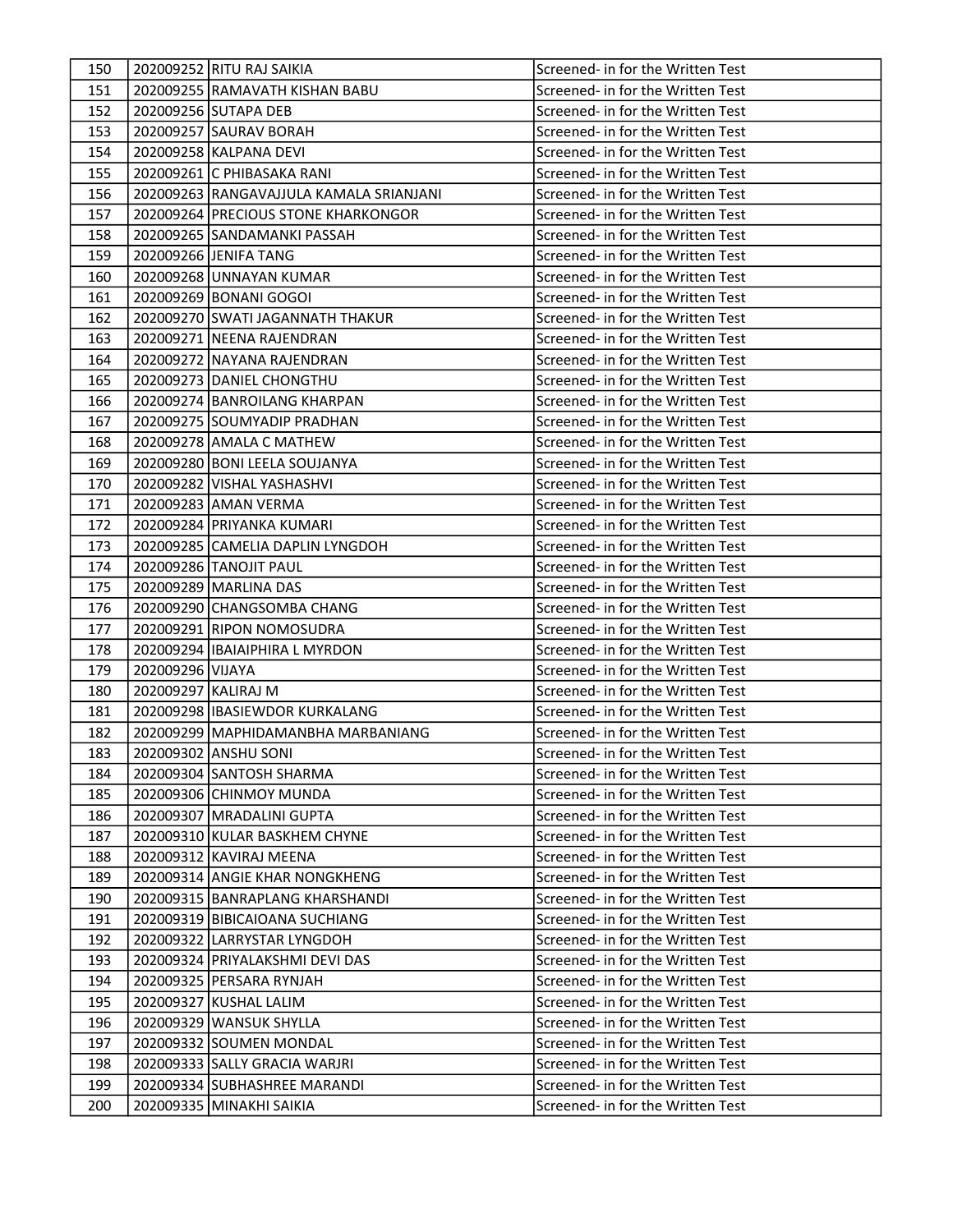| 201 |                  | 202009337 BUDURU SRIHARI                | Screened- in for the Written Test |
|-----|------------------|-----------------------------------------|-----------------------------------|
| 202 | 202009338 ANJANA |                                         | Screened- in for the Written Test |
| 203 |                  | 202009340 SHUBHAM SHARMA                | Screened- in for the Written Test |
| 204 |                  | 202009341 RISHIRAJ PILLAI               | Screened- in for the Written Test |
| 205 |                  | 202009342 DESH RAJ MEENA                | Screened- in for the Written Test |
| 206 |                  | 202009343 ANSHUMAN PANDA                | Screened- in for the Written Test |
| 207 |                  | 202009344 ALDEVIA WAHLANG               | Screened- in for the Written Test |
| 208 |                  | 202009345   BAPDIANGHUN RANGSLANG       | Screened- in for the Written Test |
| 209 |                  | 202009346 DAPHIRA KHONGWAR              | Screened- in for the Written Test |
| 210 |                  | 202009347 IBAPYNHUN SUNGOH              | Screened- in for the Written Test |
| 211 |                  | 202009348 PHILARISUK LYNGDOH            | Screened- in for the Written Test |
| 212 |                  | 202009349   FIVESTARLY LATHONG          | Screened- in for the Written Test |
| 213 |                  | 202009351 SHAIHUNLANG KHARKONGOR        | Screened- in for the Written Test |
| 214 |                  | 202009354 RAKSAL D SANGMA               | Screened- in for the Written Test |
| 215 |                  | 202009355 DEBOLINA SINHA                | Screened- in for the Written Test |
| 216 |                  | 202009356 RISHALIN NONGLANG             | Screened- in for the Written Test |
| 217 |                  | 202009357 NIWANCHWA NOELEEN LALOO       | Screened- in for the Written Test |
| 218 |                  | 202009358 KISHAN KUMAR                  | Screened- in for the Written Test |
| 219 |                  | 202009361 LABUKTONGBAM AMITKUMAR SHARMA | Screened- in for the Written Test |
| 220 |                  | 202009363 BANISHA SOHSHANG              | Screened- in for the Written Test |
| 221 |                  | 202009366 JAI SHARMA                    | Screened- in for the Written Test |
| 222 |                  | 202009370 S NELSON CHAKMA               | Screened- in for the Written Test |
| 223 |                  | 202009371 BADAHUNLIN NONGSIEJ           | Screened- in for the Written Test |
| 224 |                  | 202009373 ARABELLA SHABONG              | Screened- in for the Written Test |
| 225 |                  | 202009375 SAMRAT BASUMATARY             | Screened- in for the Written Test |
| 226 |                  | 202009376 WANDAHUN MARTHA TARIANG       | Screened- in for the Written Test |
| 227 |                  | 202009377 MRIDUSMOY DAS                 | Screened- in for the Written Test |
| 228 |                  | 202009378 MONISHA BORTHAKUR             | Screened- in for the Written Test |
| 229 |                  | 202009379 CHERRY LYNGDOH MAWPHLANG      | Screened- in for the Written Test |
| 230 |                  | 202009380 RIBAJANAI WANKHAR             | Screened- in for the Written Test |
| 231 |                  | 202009381 DILIP KUMAR PANDEY            | Screened- in for the Written Test |
| 232 |                  | 202009384 AQUILINE KHARBUKI             | Screened- in for the Written Test |
| 233 |                  | 202009386 MONIKA SINGH                  | Screened- in for the Written Test |
| 234 |                  | 202009388 DOLLYTA PYRTUH                | Screened- in for the Written Test |
| 235 |                  | 202009389 ASHWINI RABIDAS               | Screened- in for the Written Test |
| 236 |                  | 202009392 BISWAJYOTI KAR                | Screened- in for the Written Test |
| 237 |                  | 202009393 MARKSWELL KURBAH              | Screened- in for the Written Test |
| 238 |                  | 202009396 CAREEN PALA                   | Screened- in for the Written Test |
| 239 |                  | 202009399 JENNYSAN KYNTER               | Screened- in for the Written Test |
| 240 |                  | 202009402 MARY BAAILYNTI KHARBYNGAR     | Screened- in for the Written Test |
| 241 |                  | 202009403 KSHEMIN RAWAT                 | Screened- in for the Written Test |
| 242 |                  | 202009405   MEBANPHIRA WARJRI           | Screened- in for the Written Test |
| 243 |                  | 202009406 BANRIJANAI PATHAW             | Screened- in for the Written Test |
| 244 |                  | 202009407   IBAIAIKHAMTI LYNGDOH MYRDON | Screened- in for the Written Test |
| 245 |                  | 202009411 RAVISH KUMAR NIGAM            | Screened- in for the Written Test |
| 246 |                  | 202009412 JJOSEPH LIANGOUSUAN TONSING   | Screened- in for the Written Test |
| 247 |                  | 202009413 AIRIHUN SWER                  | Screened- in for the Written Test |
| 248 |                  | 202009415 LURSHAI MIKI THONGNIBAH       | Screened- in for the Written Test |
| 249 |                  | 202009416 NAKISAKA PYRBOT               | Screened- in for the Written Test |
| 250 |                  | 202009420 JJOHN DATIPLANG DUIA          | Screened- in for the Written Test |
| 251 |                  | 202009421 DAMIANO DEVENCY MALNGIANG     | Screened- in for the Written Test |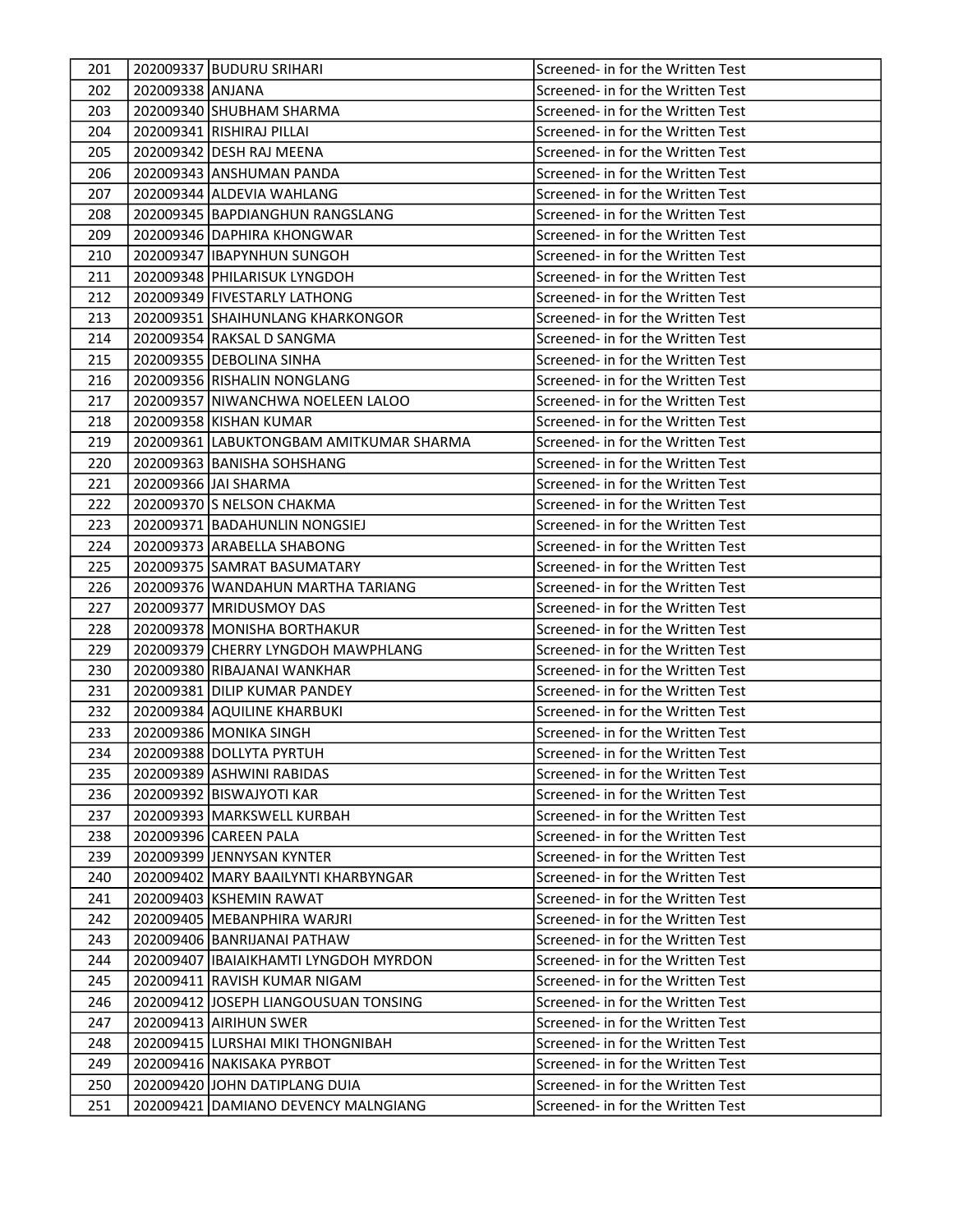| 252 |                     | 202009422 YOSHWA KHYRIEM                   | Screened- in for the Written Test |
|-----|---------------------|--------------------------------------------|-----------------------------------|
| 253 |                     | 202009423 MARBIANGKI LAPASAM               | Screened- in for the Written Test |
| 254 |                     | 202009426 SOPHIA MONICA BASAIAWMOIT        | Screened- in for the Written Test |
| 255 |                     | 202009427 PIOUS BAREH                      | Screened- in for the Written Test |
| 256 |                     | 202009429 EVELEEN E MARBANIANG             | Screened- in for the Written Test |
| 257 |                     | 202009431 RUHIT GHOSH                      | Screened- in for the Written Test |
| 258 |                     | 202009433 BALADIANG HUNLANG HYNIEWTA HADEM | Screened- in for the Written Test |
| 259 |                     | 202009435 VENICIA LYNGDOH                  | Screened- in for the Written Test |
| 260 |                     | 202009436 ALEXANDER LYNGDOH                | Screened- in for the Written Test |
| 261 |                     | 202009438 GEORGE LALMALSAWM                | Screened- in for the Written Test |
| 262 | 202009440 NIKITHA A |                                            | Screened- in for the Written Test |
| 263 |                     | 202009442 ABHIJEET PURKAYASTHA             | Screened- in for the Written Test |
| 264 |                     | 202009443 KYNTIEWLANG MUKHIM               | Screened- in for the Written Test |
| 265 |                     | 202009444 FRANCIS SHANGPIANG               | Screened- in for the Written Test |
| 266 |                     | 202009445   KASTHURI E                     | Screened- in for the Written Test |
| 267 |                     | 202009446 GIFTY MERRY PHAWA                | Screened- in for the Written Test |
| 268 |                     | 202009447 AFIDELIA DARISHISHA LYNGDOH      | Screened- in for the Written Test |
| 269 |                     | 202009448 RAJDEEP DUTTA                    | Screened- in for the Written Test |
| 270 |                     | 202009449 DEEKSHA KUMARI                   | Screened- in for the Written Test |
| 271 |                     | 202009450 RIMIKINI LALOO                   | Screened- in for the Written Test |
| 272 |                     | 202009451   PHAMI BRAHMA                   | Screened- in for the Written Test |
| 273 |                     | 202009452 BHASWATI SARMA                   | Screened- in for the Written Test |
| 274 |                     | 202009453 DILEEP KUMAR AHIRWAR             | Screened- in for the Written Test |
| 275 |                     | 202009456   PERRY STEVEN NONGRUM           | Screened- in for the Written Test |
| 276 |                     | 202009457 SHERMIN MATHEW                   | Screened- in for the Written Test |
| 277 |                     | 202009462 SUNITA GURUNG                    | Screened- in for the Written Test |
| 278 |                     | 202009464 DEBAJYOTI DUTTA                  | Screened- in for the Written Test |
| 279 |                     | 202009465   MOHITHAKSHI                    | Screened- in for the Written Test |
| 280 |                     | 202009467 BENJONGKUMBA JAMIR               | Screened- in for the Written Test |
| 281 |                     | 202009469 ARCHANA PADHI                    | Screened- in for the Written Test |
| 282 |                     | 202009472 STEFAN WANN LYNGDOH              | Screened- in for the Written Test |
| 283 |                     | 202009473 G BADMA PRIYA                    | Screened- in for the Written Test |
| 284 |                     | 202009476 NEIL BADONDOR RIAHTAM            | Screened- in for the Written Test |
| 285 |                     | 202009477 NABARUPA ROY                     | Screened- in for the Written Test |
| 286 |                     | 202009478   PHIBAKOR ANNIELIA DKHAR        | Screened- in for the Written Test |
| 287 |                     | 202009479 NANGSKHEM KHONGWIR               | Screened- in for the Written Test |
| 288 |                     | 202009480 SALINE LYNTAND                   | Screened- in for the Written Test |
| 289 |                     | 202009481 ANNEEKA DKHAR                    | Screened- in for the Written Test |
| 290 |                     | 202009483 VEENEETA RABIDAS                 | Screened- in for the Written Test |
| 291 |                     | 202009486 POLESTAR ROY THANGKHIEW          | Screened- in for the Written Test |
| 292 |                     | 202009487 BRYAN WANKHAR                    | Screened- in for the Written Test |
| 293 | 202009488 KIRAN N   |                                            | Screened- in for the Written Test |
| 294 |                     | 202009490 LANA PAIAKA BASAIAWMOIT          | Screened- in for the Written Test |
| 295 |                     | 202009492 JJOHN DONBOK PAKMA               | Screened- in for the Written Test |
| 296 |                     | 202009494 LIZA JONES SHANPRU               | Screened- in for the Written Test |
| 297 |                     | 202009495 AMABELLA MARWEIN                 | Screened- in for the Written Test |
| 298 |                     | 202009499   NAZNEEN KAUSAR                 | Screened- in for the Written Test |
| 299 |                     | 202009500 BANDARI HADIA                    | Screened- in for the Written Test |
| 300 |                     | 202009501 JERRY LYNGKHOI                   | Screened- in for the Written Test |
| 301 |                     | 202009502 IIAISHAH NYLLA RYMBAI            | Screened- in for the Written Test |
| 302 |                     | 202009503 MARTHA SRAVANTHI                 | Screened- in for the Written Test |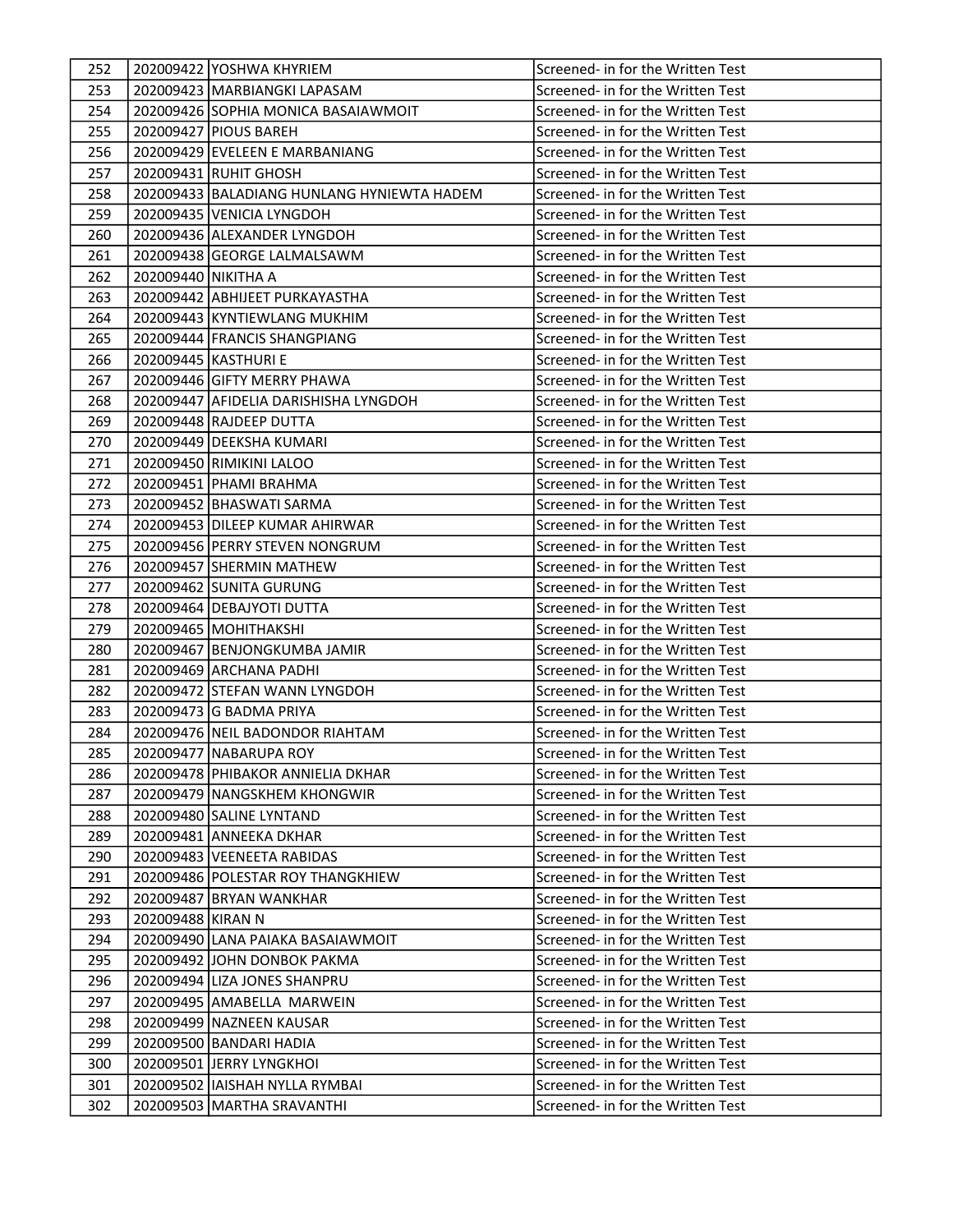| 303 |                      | 202009505  IAIKYNTIEWSHISHA SURONG     | Screened- in for the Written Test |
|-----|----------------------|----------------------------------------|-----------------------------------|
| 304 |                      | 202009506 ARISHA MAWLONG               | Screened- in for the Written Test |
| 305 | 202009508 JINKU DAS  |                                        | Screened- in for the Written Test |
| 306 |                      | 202009509 PRIYANKA CHETRI              | Screened- in for the Written Test |
| 307 |                      | 202009510 SILPI LEKHA DAS              | Screened- in for the Written Test |
| 308 |                      | 202009511   PHIBAKYNTIEW NONGDHAR      | Screened- in for the Written Test |
| 309 | 202009512 RITIKA DAS |                                        | Screened- in for the Written Test |
| 310 |                      | 202009513 DOUBLE BLESS KHONGWIR        | Screened- in for the Written Test |
| 311 |                      | 202009514 SENTIYENLA LONGKUMER         | Screened- in for the Written Test |
| 312 |                      | 202009515 LENMUNTHANG                  | Screened- in for the Written Test |
| 313 |                      | 202009518   MACDONALD RYNJAH           | Screened- in for the Written Test |
| 314 |                      | 202009520 SUNIL KUMAR BAKOLIA          | Screened- in for the Written Test |
| 315 |                      | 202009522 KYRSHANLANG RAPLANG DKHAR    | Screened- in for the Written Test |
| 316 |                      | 202009525 PYNHUNLANG LYNGKHOI          | Screened- in for the Written Test |
| 317 |                      | 202009526 BANRAPLANG JYRWA             | Screened- in for the Written Test |
| 318 |                      | 202009527 KEVIN MATTHEW LAMARE         | Screened- in for the Written Test |
| 319 |                      | 202009531 WANRAHBOKLANG NONGSIEJ       | Screened- in for the Written Test |
| 320 |                      | 202009532 JERRY W SANGMA               | Screened- in for the Written Test |
| 321 |                      | 202009533 JORDAN RYAN KHARKRANG        | Screened- in for the Written Test |
| 322 |                      | 202009534 ABHIK PAUL                   | Screened- in for the Written Test |
| 323 |                      | 202009537 MEBASARA DIENGDOH            | Screened- in for the Written Test |
| 324 |                      | 202009539 JEFFER H RYMBUI              | Screened- in for the Written Test |
| 325 |                      | 202009544 FENELLA RIBHA PHANBUH        | Screened- in for the Written Test |
| 326 |                      | 202009545 HAPHILAHUN NONGBRI           | Screened- in for the Written Test |
| 327 |                      | 202009546 DEIMIWAN DYLAN RYNGKSAI      | Screened- in for the Written Test |
| 328 |                      | 202009548 ALMORA RAZIA KHARKAMNI       | Screened- in for the Written Test |
| 329 |                      | 202009550 MEBANSHAN SHADAP             | Screened- in for the Written Test |
| 330 |                      | 202009553 ESHA LYNGDOH                 | Screened- in for the Written Test |
| 331 |                      | 202009555 RYNGKATMARDOR BAKAI          | Screened- in for the Written Test |
| 332 |                      | 202009556 BANPYNSHNGAIN KHARLUKHI      | Screened- in for the Written Test |
| 333 |                      | 202009560 MD AHTESHAM PARYEZUL HUQUE   | Screened- in for the Written Test |
| 334 |                      | 202009561 MACRITTA MARIE WANBAH        | Screened- in for the Written Test |
| 335 |                      | 202009563 PAWAN KUMAR                  | Screened- in for the Written Test |
| 336 |                      | 202009565 CAREFULLY MARBANIANG         | Screened- in for the Written Test |
| 337 |                      | 202009566 NISSI OLITTA WAHLANG         | Screened- in for the Written Test |
| 338 |                      | 202009567 ALVIN RANI                   | Screened- in for the Written Test |
| 339 |                      | 202009568 TYLLI SHAPHRANG KHARPAN      | Screened- in for the Written Test |
| 340 |                      | 202009571 IIBAHUNSHISHA NONGPHUD       | Screened- in for the Written Test |
| 341 |                      | 202009573 DEVANAND RAI                 | Screened- in for the Written Test |
| 342 |                      | 202009576 GAIL CHRISTIE LYNGDOH        | Screened- in for the Written Test |
| 343 |                      | 202009577 MAKABABUDLANG SUNA           | Screened- in for the Written Test |
| 344 |                      | 202009579 REBECCA DIMMUANCHING         | Screened- in for the Written Test |
| 345 |                      | 202009580 RONALDO MACARIUS KHARWANLANG | Screened- in for the Written Test |
| 346 |                      | 202009581 SHUBHAM SHARMA               | Screened- in for the Written Test |
| 347 |                      | 202009582 LARI KUPAR IANGRAI           | Screened- in for the Written Test |
| 348 |                      | 202009583  RIDAME SARI                 | Screened- in for the Written Test |
| 349 |                      | 202009584 AGALLIA SHARON KHONGLAM      | Screened- in for the Written Test |
| 350 |                      | 202009585 JOHNY KURBAH                 | Screened- in for the Written Test |
| 351 |                      | 202009589 BALAJIED BOR ROY LYNGDOH     | Screened- in for the Written Test |
| 352 |                      | 202009591 ANEESHA A KHARPOR            | Screened- in for the Written Test |
| 353 |                      | 202009593 EMBOKLANG KHONGSHUN          | Screened- in for the Written Test |
|     |                      |                                        |                                   |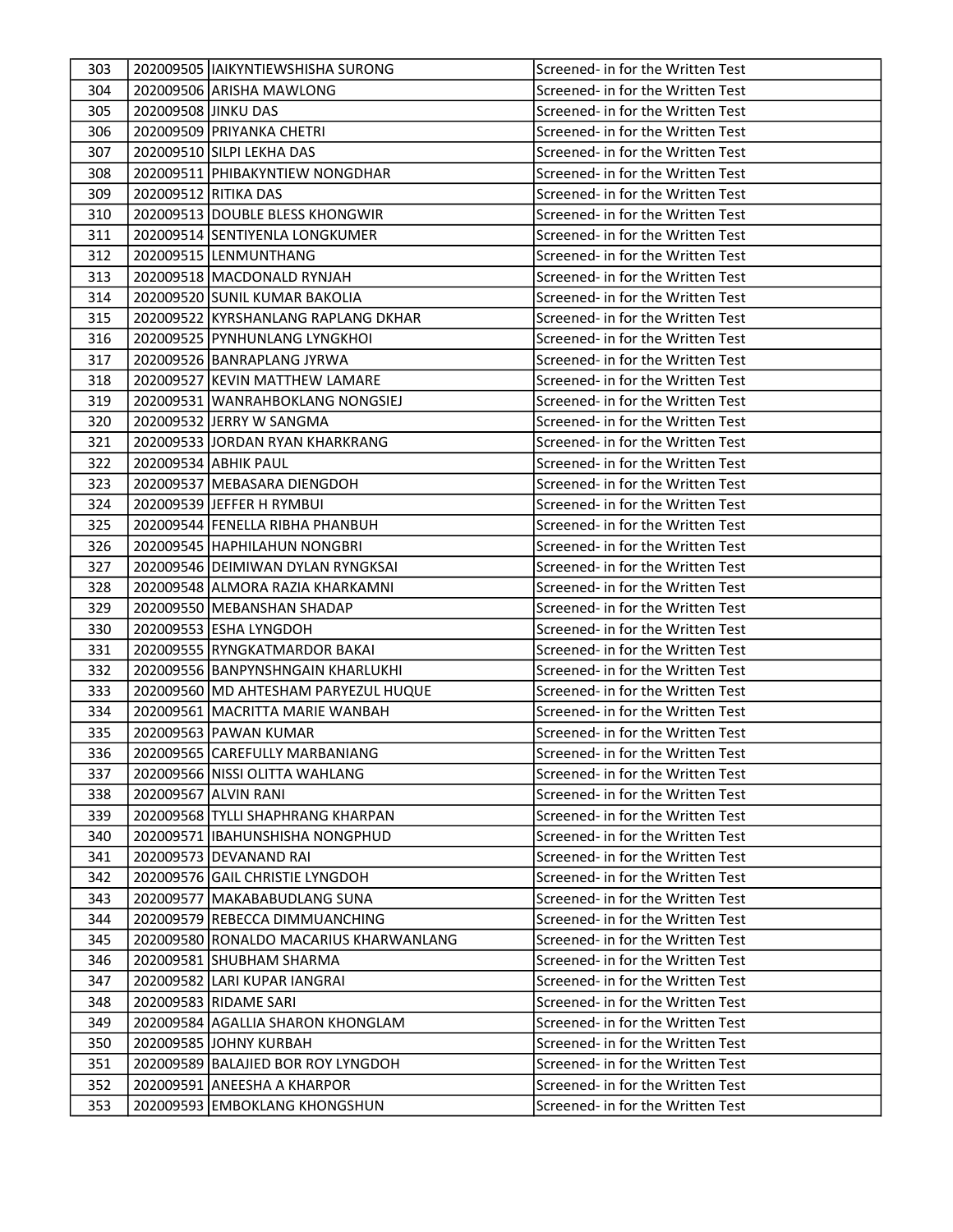| 354 |                    | 202009595 MELISSA H KHYRIEM           | Screened- in for the Written Test |
|-----|--------------------|---------------------------------------|-----------------------------------|
| 355 |                    | 202009596 RISHIKA MUKHERJEE           | Screened- in for the Written Test |
| 356 |                    | 202009597 RISHAN JASON KHONGLAH       | Screened- in for the Written Test |
| 357 |                    | 202009599 STEVENSON ROY WAHLANG       | Screened- in for the Written Test |
| 358 |                    | 202009600 ELIZABETH THMA              | Screened- in for the Written Test |
| 359 |                    | 202009601 JOYTIFUL NONGRANG           | Screened- in for the Written Test |
| 360 |                    | 202009602 MARTINA MAWLONG             | Screened- in for the Written Test |
| 361 |                    | 202009603 HUAI NGAIH MANG             | Screened- in for the Written Test |
| 362 |                    | 202009604 BHABOKLANG NONGSIEJ         | Screened- in for the Written Test |
| 363 |                    | 202009606 OBED RODERICK WARBAH        | Screened- in for the Written Test |
| 364 |                    | 202009608 PYNKHRAWBIANG RANI          | Screened- in for the Written Test |
| 365 |                    | 202009610   IRINIA MARY UMSONG        | Screened- in for the Written Test |
| 366 |                    | 202009611 DAPHAWAN S M PAPANG         | Screened- in for the Written Test |
| 367 |                    | 202009613 AMIT HAJONG                 | Screened- in for the Written Test |
| 368 |                    | 202009614 BISCORA UMDOR               | Screened- in for the Written Test |
| 369 |                    | 202009615 DONEVAN SHANGPLIANG         | Screened- in for the Written Test |
| 370 |                    | 202009616 RIMAI LAMARE                | Screened- in for the Written Test |
| 371 | 202009618 DISHA    |                                       | Screened- in for the Written Test |
| 372 |                    | 202009619 KYRMENLANG LYNGDOH          | Screened- in for the Written Test |
| 373 |                    | 202009620 DANNY MARK MANBHA LANGSTIEH | Screened- in for the Written Test |
| 374 |                    | 202009622 REWARDME SYRTI              | Screened- in for the Written Test |
| 375 |                    | 202009624 ALBINSON KURBAH             | Screened- in for the Written Test |
| 376 |                    | 202009626 PHIBASARA WANNIANG          | Screened- in for the Written Test |
| 377 |                    | 202009629 PREMEUS KHARBYNGAR          | Screened- in for the Written Test |
| 378 |                    | 202009630 IBALABET NONGRUM            | Screened- in for the Written Test |
| 379 |                    | 202009631 PEARLYCIA KHARBULI          | Screened- in for the Written Test |
| 380 |                    | 202009632 UNISHA MAWLONG              | Screened- in for the Written Test |
| 381 |                    | 202009633 SONIA PINKY KHARLUKHI       | Screened- in for the Written Test |
| 382 |                    | 202009634 SYRPAIBIANG KHONGLAM        | Screened- in for the Written Test |
| 383 |                    | 202009635 SKHEMBOK STAR SOHPHOH       | Screened- in for the Written Test |
| 384 |                    | 202009637 UTPAL BAKSHI                | Screened- in for the Written Test |
| 385 |                    | 202009639 BIDIPTA BISWAS              | Screened- in for the Written Test |
| 386 |                    | 202009640 BRYANSTAR LYNGDOH MAWPHLANG | Screened- in for the Written Test |
| 387 |                    | 202009641 STEPPHYRNAI CHYNE           | Screened- in for the Written Test |
| 388 |                    | 202009646 LUMLANG SAWKMIE             | Screened- in for the Written Test |
| 389 |                    | 202009647 DEVILAL SHARMA              | Screened- in for the Written Test |
| 390 |                    | 202009648 PONNAMAINA RAJU             | Screened- in for the Written Test |
| 391 |                    | 202009650 IIBASHONGDOR SHISHA WARJRI  | Screened- in for the Written Test |
| 392 |                    | 202009651 BAIAIKYRMEN MARBANIANG      | Screened- in for the Written Test |
| 393 |                    | 202009656 SURYA PRATAP                | Screened- in for the Written Test |
| 394 |                    | 202009657 NEIPELE WETSAH              | Screened- in for the Written Test |
| 395 |                    | 202009658 SHAWN LEEMANSON KHONGWIR    | Screened- in for the Written Test |
| 396 |                    | 202009659 RAJEEV SINGH GAUTAM         | Screened- in for the Written Test |
| 397 |                    | 202009660 LAM KALYAN THAMBI           | Screened- in for the Written Test |
| 398 |                    | 202009662 SUBHASISH SUTRADHAR         | Screened- in for the Written Test |
| 399 | 202009663 GAURISHA |                                       | Screened- in for the Written Test |
| 400 |                    | 202009666 KM SHIVJYOTI                | Screened- in for the Written Test |
| 401 |                    | 202009667 SATYAJEET SENDHA            | Screened- in for the Written Test |
| 402 |                    | 202009669 TUMMAPUDI ANIL KUMAR        | Screened- in for the Written Test |
| 403 |                    | 202009672 SIDRALYNE KHONGBUH          | Screened- in for the Written Test |
| 404 |                    | 202009673 MANDALIN LYNGDOH NONGLAIT   | Screened- in for the Written Test |